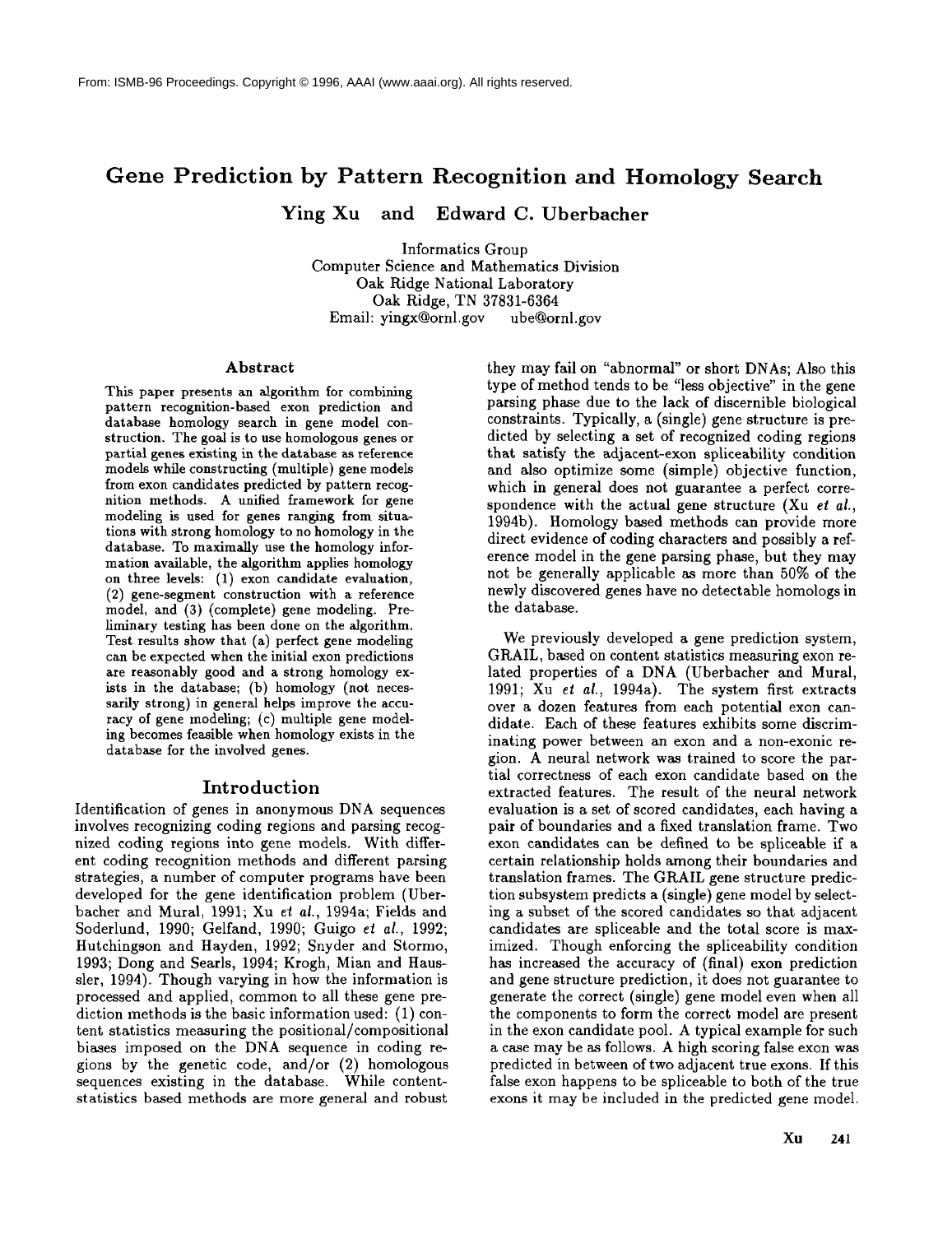Though it may not be universally applicable, homology information, when available, can be used to provide reference models in both exon prediction and gene structure prediction. Some recent work has been done to incorporate homology information in the process of exon (re)evaluation (Snyder and Stormo, 1994; Guigo and Knudsen, manuscript in preparation).

We have developed a framework for incorporating homology information in the GRAIL gene prediction process. Our goal is to maximally use the available homology information in both exon prediction and gene structure prediction. The framework consists of three main steps: (1) exon candidate re-evaluation, (2) reference-based gene-segment construction, and (3) (multiple) gene structure prediction. The algorithm first uses the GRAIL exon prediction subsystem to predict a set of exon candidates. The predicted candidates form a set of clusters, each containing overlapping exon candidates. In general, each cluster represents different predictions of a presumed exon with different boundaries. The algorithm then selects a few high-scoring candidates from each cluster to do database homology search. If homology is found, the search results are processed to form a reference exon model for the cluster, and all the candidates of the cluster are re-scored according to this reference model. In the next step, the algorithm combines the search results for all the clusters to form a set of maximal reference models (each one covers more than one exon). An optimal partial gene model, or gene segment, is constructed based on each reference model. In the third step, gene models are constructed from the gene segments and exon candidates by optimizing an objective function more general than to the one used in Xu *et al.,* 1994b. In the actual implementation, steps 2 and 3 are combined into one single step.

Preliminary tests have been done on this algorithm. In general, as expected, incorporating homology information into the gene prediction process improves the accuracy of individual exon predictions (mainly boundaries of exons). By applying reference-based gene-segment construction, the algorithm significantly reduces the false positive rate by not including exon candidates that are obviously inconsistent with the reference models. Based on our limited tests, a perfect (single) gene model can be expected when the correct exon candidates are present in the candidate pool and a strong homology exists in the database. The database search also may provide information indicating the start and end of a gene, and hence makes automated multiple gene model prediction feasible.

# **Exon Prediction by** Pattern **Recognition**

This section reviews the GRAIL exon prediction algorithm (Uberbacher and Mural, 1991; Xu *et al.,* 1994a; Uberbacher *el al.,* 1996). As in any pattern recognition problem, to recognize exons we need to select a set of features that are associated with exons, and to design a method to discriminate exons from non-exonic regions.

To determine the likelihood of a DNA segment being an exon involves determination of coding potentials of the region and evaluation of the potential splice junctions (or translation starts/stops) bounding the region. GRAIL uses a frame-dependent 6-tuple preference model (Uberbacher and Mural, 1991; Claverie *et*  $a\ell$ , 1990) and a  $5^{th}$  order non-homogeneous Markov chain model (Borodovsky el *al.,* 1986) to calculate coding potentials of each candidate region and its two 60-base surrounding regions (as background signal). These coding measures are used as features in the exon discrimination process.

Recognition of coding regions using the 6-tuple (or in general k-tuple, for any fixed  $k$ ) method is known to have strong dependence on the G+C composition, and is more difficult in G+C poor domains. If we estimate the frequencies of frame-dependent coding 6-tuples and noncoding 6-tuples in the high G+C domain, and use these frequencies to calculate coding measures for a set of coding regions and their 60-base flanks in all ranges of  $G+C$  composition, an unexpected pattern is shown in Figure 1. The coding measures for both the coding regions and their flanks are much lower in the G+C poor domain compared to the G+C rich domain. A very similar behavior is observed if the 6 tuple frequencies are collected from low G+C DNA sequences. Hence GRAIL uses the G+C compositions of both a candidate region and a 2000-base region centered around the candidate as correction factors in the exon discrimination process.

A number of measures including a 5-tuple preference model, long-distance correlations between single bases, etc. have been used in a separate process for evaluating the strength of a potential splice junction. The result of this evaluation is used as a feature in the exon discrimination process.

One interesting observation we recently made indicates that shorter exons tend to have stronger splice junction sites and hence higher scores. Also short false exon candidates may have better chance to accidentally have high coding measures. Based on these considerations, we have included the exon candidate length as another feature in the exon discrimination process.

The extracted features over each candidate region are fed to a neural network, which has been trained to score the partial correctness of a candidate. The result of the neural network evaluation is a set of scored candidates with each having a fixed translation frame. A clustering procedure divides the candidates into clusters of overlapping candidates, each of which rcprcsents a different prediction of a presumed exon.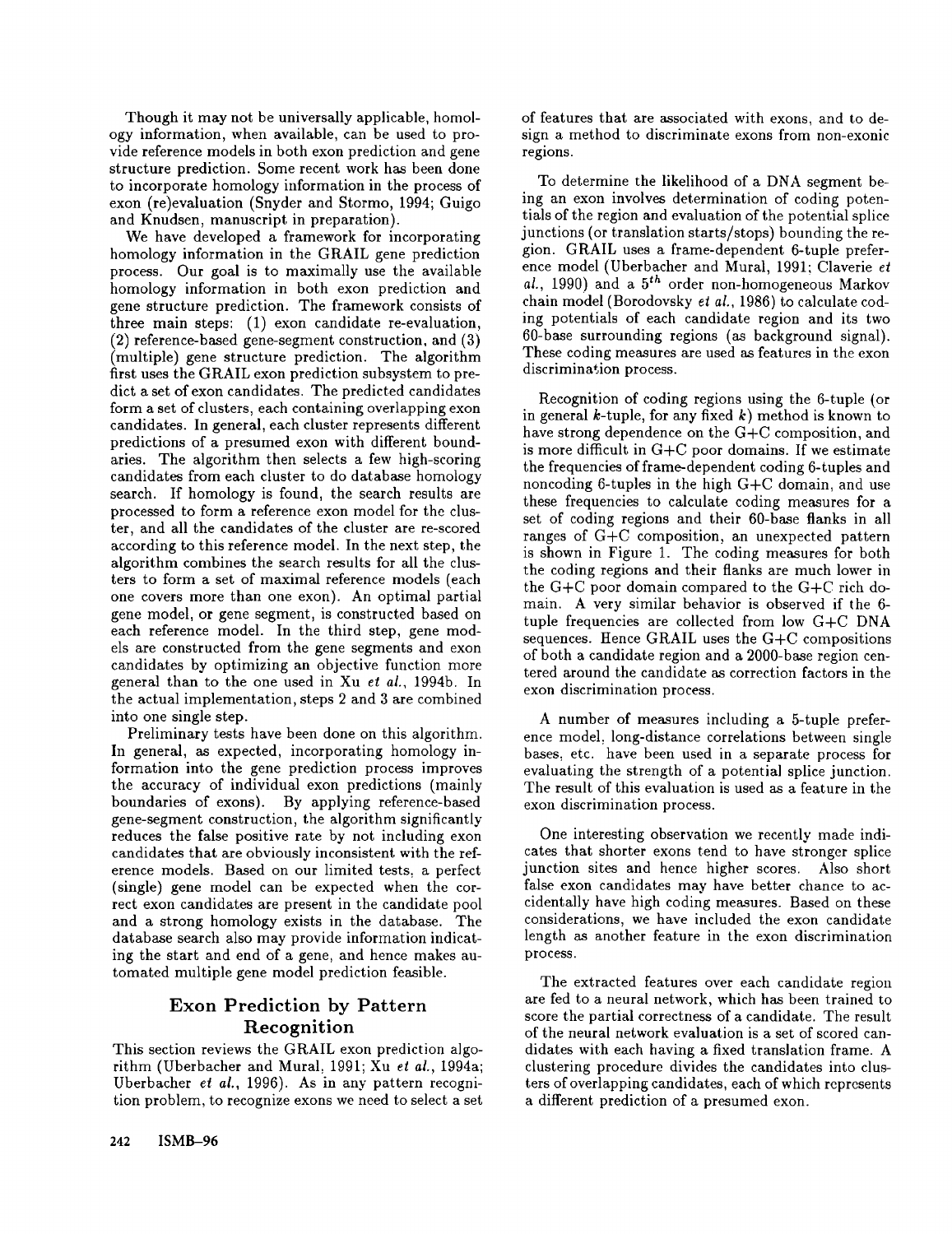

Figure 1: The X-axis represents the  $G+C$  composition of an exon candidate and Y-axis represents the 6-tuple scores measured by the frame-dependent preference model. Each tick mark on the horizontal axis represents 10% in G+C composition with 0% on the left and 100% on the right. The large squares represent the coding regions and the small dots represent the regions flanking coding regions.

# **Database Homology Search**

By doing database search, we attempt to achieve the following goals:  $(1)$  to collect "sufficient" information to help locate where the corresponding coding region starts and ends for each candidate cluster; (2) to collect as much information as available to piece together protein segments to form long, hopefully complete protein sequence(s) (in the sense of a complete gene).

In the current implementation, we use Swissprot as the target database. The search for homology is done by the FASTA program version 2.0 (Pearson and Lipman, 1988) using the score matrix BLOSUM50. Experiments on other databases with different search programs are expected to be done in the near future.

To conduct a database search, an exon candidate is first translated into a protein sequence in its translation frame, and then this protein sequence is used as a query in the search. For each search, FASTA returns a number of hits from different proteins, possibly of different organisms. A typical FASTA hit is shown in Figure 2.

For each database hit, the following information can

be extracted: (1) the starting and ending positions the matched portion of the query sequence, from which we can calculate the starting and ending positions of the corresponding coding DNA segment; (2) the portion (subsequence and location) of the protein that the query sequence matches, from which we can further know if this portion is the beginning or end of the protein, or somewhere in between.

In the current implementation, we use the top five  $1$ highest-scoring candidates from each cluster to do the database search. The reason we use five instead of one or all candidates of a cluster is due to the consideration of (1) having a good representative set, and (2) computation time constraint. The search results are sorted into different gene groups. For each group, the union of the matched protein portions is used as the reference model (this is a simplified statement but gives the basic idea). Thus each cluster has a number of reference models from different genes.

After the database search is done for all the clus-

<sup>&</sup>lt;sup>1</sup>We use as many hits as returned by the search if less than five are found.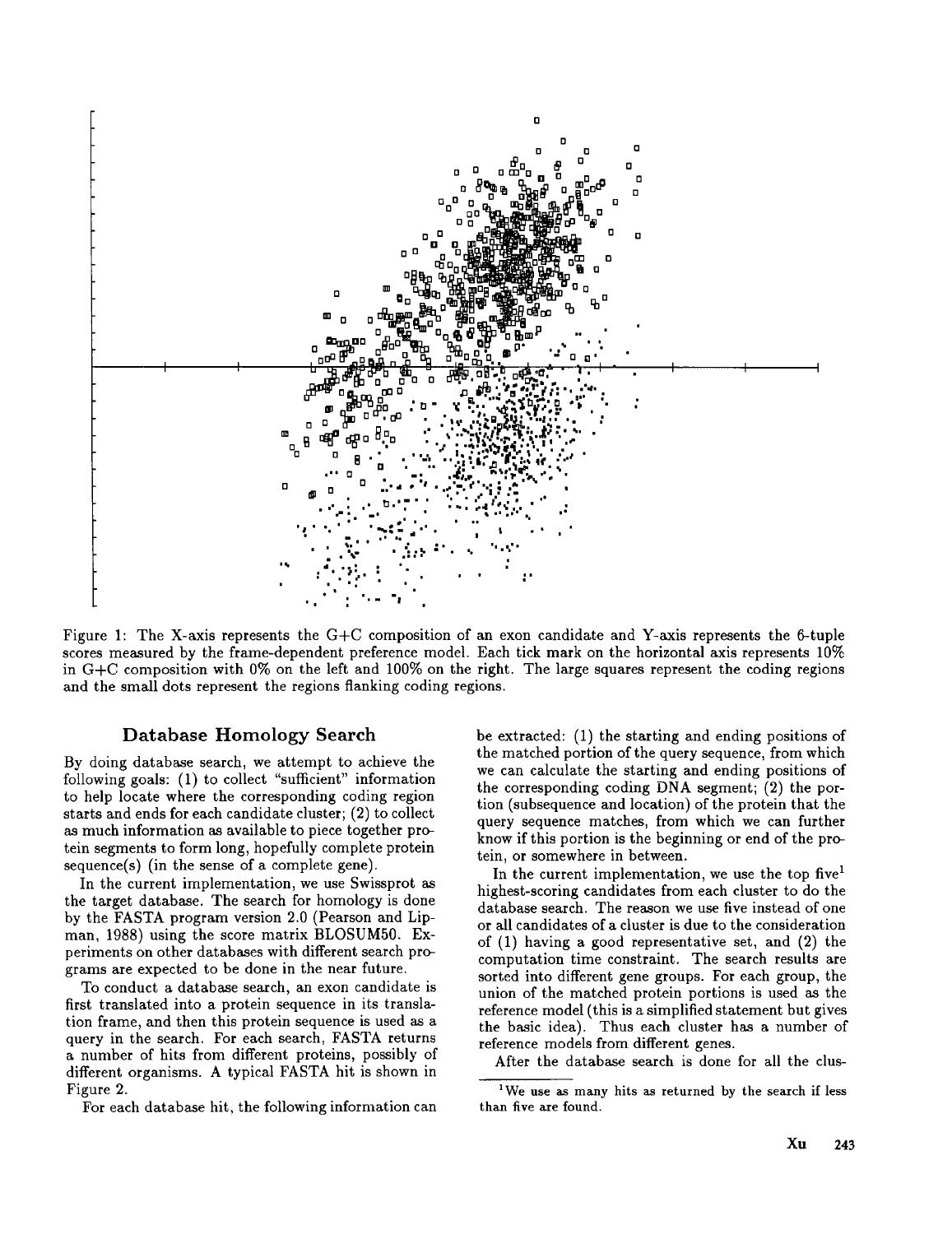

Figure 2: An example of FASTA search result.

ters, matched protein segments are sorted into different gene groups. A set of non-overlapping maximal gene segments are formed based on the protein segments obtained from the search for each gene group (note that each protein segment could be longer than the matched portion of the protein as can be seen in Figure 2). These gene segments will serve as reference models in the reference-based partial gene model construction. Labels are marked on gene segments that start and/or end a gene, which will be used in the multiple gene model construction.

## **Gene Modeling**

Gene model construction is currently done in **GRAIL** by selecting a subset of non-overlapping exon candidates from the predicted candidate pool such that adjacent candidates (in their spatial relationship) satisfy the following spliceability condition and the total (normalized) neural-net score is maximized (Xu *el al.,* 1994b). We classify exons into three classes: (1) *initial* exons: the exons that start with a translation start *ATG,* (2) *internal* exons: the exons that start with an acceptor junction and end with a donor junction, and (3) *terminal* exons: the exons that end with a inframe translation stop codon. Note that an exon can be both initial and terminal exon. An exon  $E_1$  is said to be *spliceable* to exon  $E_2$  if the following conditions hold. We use  $l(E)$ ,  $r(E)$  and  $f(E)$  to represent the left boundary, right boundary and translation frame of  $E$ , respectively.

(1)  $E_1$  is a non-terminal exon, and  $E_2$  is a non-initial exon;

(2)  $l(E_2) - r(E_1) \geq K$ , (in GRAIL,  $K = 60$ );

(3)  $f(E_2) = (l(E_2) - r(E_1) - 1 + f(E_1)) \mod 3;$ 

(4) no in-frame stop are formed at the joint point when appending  $E_1$  to  $E_2$ .

The basic assumption for such a mathematical model for gene modeling to be effective is that the score of an exon candidate is, in general, an accurate reflection of the partial correctness of it being a true exon. When this assumption is violated we may see that highscoring false candidates are included in the gene model, or low-scoring true exons are excluded from the gene model. The problem is caused by a lack of detectable biological constraints used in this mathematical model.

In this section, we extend this model by applying homology information in addition to spliceability condition when appending exon candidates to form a gene model. Because of the markers of the start/end of a gene from the database search, we can further extend this model to construct multiple gene models.

#### Exon re-evaluation

For each cluster, all the candidates will be re-scored based on the reference models if the homology is above some threshold. Let  $E$  be an exon candidate,  $P$  be its corresponding protein, and  $R$  be a reference model. Recall the format of a FASTA output. We replace each identity match  $("")$  between P and R by a value 1, each similar match  $("")$  by 0.5 and a miss match by 0. The total of all these values is defined to be the match score between  $P$  and  $R$ , denoted by  $match(P, R)$ . The new score of  $E$  with respect to the reference model  $R$ is given by

$$
score_R(E) = \frac{match(P, R)^2}{\|R\|},
$$

where  $||R||$  represents the cardinality of R.

To be consistent in the scoring scheme, we also rescore the exon candidates with no database homology as follows (note that the neural net score does not explicitly reflect the length of a candidate but the above does). For each such candidate E, let *net(E)* represent E's neural net score (scaled to the range of  $[0,1]$ ).

$$
score_{\emptyset}(E) = net(E)^{2} ||E||/3,
$$

where  $\emptyset$  indicates that the score does not depend on any reference model and  $||E||/3$  gives the length of E's corresponding protein. We also define  $score_R(E) =$  $-\infty$  for all such E's.

#### **Reference-based gene model** construction

This subsection presents an algorithm for constructing a (multiple) gene model from a set of predicted exon candidates that. maximizes the total exon candidate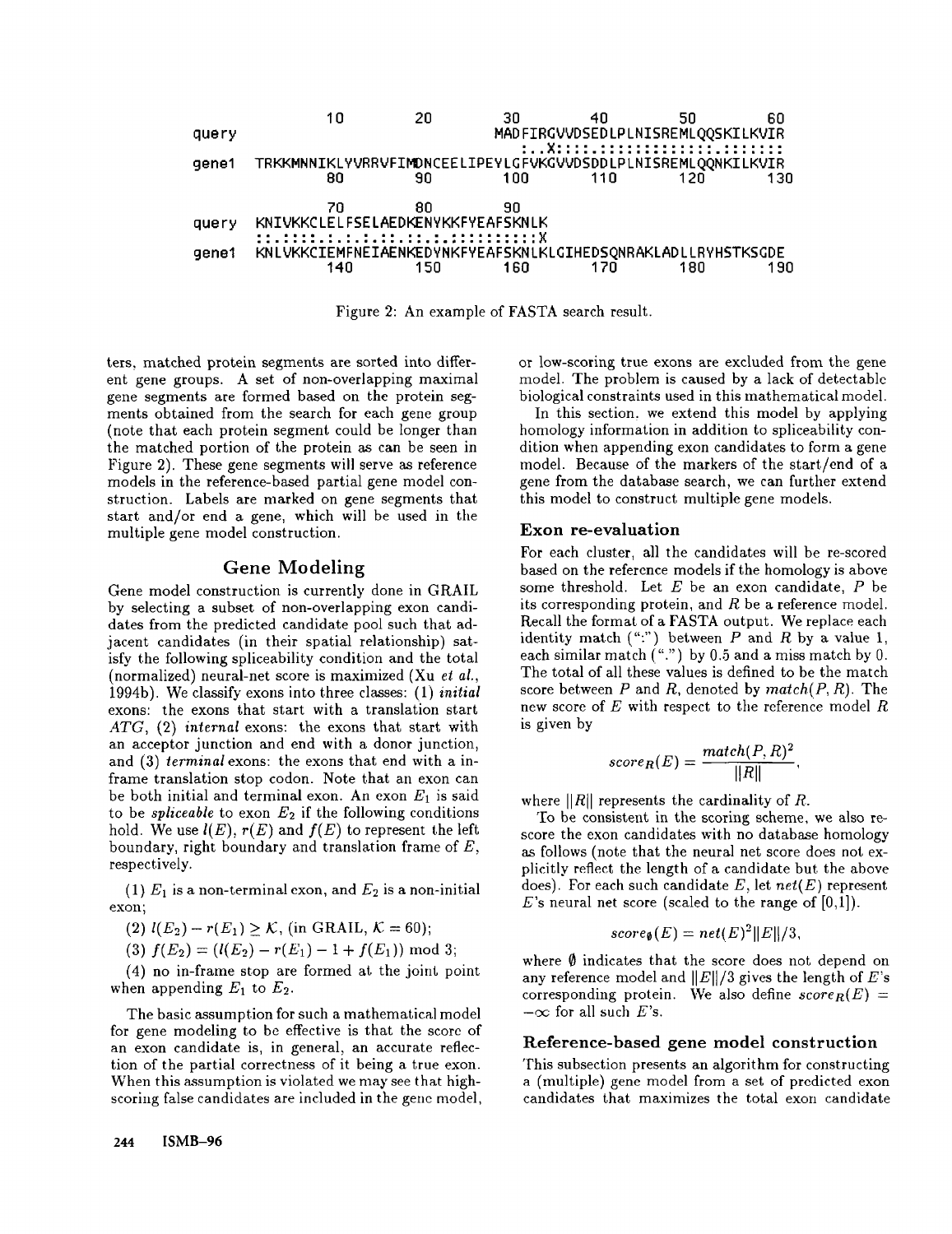scores under the constraint that the model is consistent with a set of given reference models.

An example We first use an example, shown in Figure 3, to explain the basic idea of the algorithm. In this example, every cluster except clusters number 7 and number 11 has some homology in the database. To make our discussion simple, we assume that the homology between  $R_i$ 's and the corresponding DNA segments is strong. We want to construct a gene model that are the most probable based on the given neural net scores and the homology information. Recall that the neural net scores of the candidates in Figure 3(b) represent the confidence level of a candidate being an exon without any knowledge of database homology. In our early work (Xu *et al.,* 1994b), the most probable gene model is totally determined by these scores. Our new algorithm has extended this to the following strategy: apply homology information whenever possible, otherwise use neural network scores.

Note that each of the 5 reference models in Figure 3(c) is part of a protein possibly from different organisms, and these reference models could be inconsistent. We need to determine, for each exon candidate, which reference model to use while constructing a gene model. Our strategy is to use as few reference models (of highest quality) as possible under the condition that the maximum number of clusters are covered by these reference models. The rationale is that fewer number of reference models implies fewer splicings between exons covered by different reference models, or put it differently, more splicings between exons covered by the same reference model.

Based on the above discussion, a possible optimal gene model for this example could be  $\{E_1, E_2, E_3, E_4, E_5, E_6, E_7, E_8, E_8, E_9, E_9, E_1, E_2, E_4, E_4, E_6, E_7, E_8, E_8, E_9, E_8, E_9, E_1, E_2, E_4, E_6, E_7, E_8, E_8, E_8, E_9, E_1, E_2, E_4, E_6, E_7, E_8, E_8, E_8, E_9, E_1, E_2, E_4, E_6, E_7, E$  $E_4, E_5, E_6, E_{8,9}, E_{10}, E_{11}$ , and the reference models are  $R_5$  and  $R_3$ , where  $E_i$  is from cluster number i, for  $i \in \{1, 2, 3, 4, 5, 6, 10, 11\}$  and  $E_{8,9}$  is a candidate from cluster 8 or 9. Cluster number 7 (marked by  $\text{``*''}$ ) is excluded because of its inconsistency with the reference model  $R_5$ . Inclusion of a candidate from cluster 11 will increase the total score and does not cause any inconsistency with any reference model. Thus  $E_{11}$  is part of the gene model.

The problem Our goal is to define and solve the reference-based multiple gene modeling problem. But first we define a simpler problem, the reference-based partial gene modeling problem, which models a single gene and does not require a gene model to start with an initial exon and to end with a terminal exon.

We first introduce some notations. Let C denote the set of all candidates and  $\{R_1, ..., R_k\}$  be all the reference models. We add a special  $R_0 = \emptyset$  to the reference model set to simplify the notations. For each  $E \in C$  and each  $R_i$ ,  $M(E, R_i)$  represents the portion of  $R_i$  that matched E's corresponding protein (by FASTA

version 2.0).  $M(E, R_i) = \emptyset$  if there is no match.

*A reference-based partial gene modeling* problem is defined as follows. We want to select a subset  ${E_1, ..., E_n}$  of non-overlapping candidates from C and a mapping R from  $\{E_1, ..., E_n\}$  to  $\{R_0, ..., R_k\}$  so that the following function is maximized. We assume that  $r(E_1) < ... < r(E_n)$ .

maximize 
$$
\sum_{i=1}^{n} score_{R(E_i)}(E_i) +
$$

$$
\sum_{i=2}^{n} P(R(E_{i-1}), R(E_i))
$$
subject to: (1)  $E_i$  is spliceable with  $E_{i+1}$  for all  $i \in [1, n-1]$ ,  
(2)  $R(E_i) = R(E_j)$  and  $i < j$  implies

 $r(M(E_i, R(E_i))) < l(M(E_i, R(E_i))).$ 

where  $P(X, Y) = P$  if  $X = Y$  and  $X \neq \emptyset$  otherwise  $P(X, Y) = 0$ , and P is used to reward splicings between exons with the same reference model.

Informally, we want to select a number of exons  $E_1,..., E_n$  from C and a reference model for each  $E_i$ so that the total scores of these exons is maximized. Such a set of exons should satisfy the adjacent-exon spliceability condition, and also the relative order of exons should be kept in their matched portions in the reference model. To encourage to use the same reference model for adjacent exons, we also add a reward factor in the objective function for splicings between adjacent exons using the same reference model. In our current implementation,  $P$  is chosen to be larger than the score of one "average" false candidate.

In the general reference-based gene modeling problem, we also include the information about the start and the end of a gene. For each exon  $E$  and a reference model  $R_i$ , we define  $B(E, R_i) = 1$  if  $M(E, R_i)$  is a prefix of  $R_i$ 's corresponding protein, and  $B(E, R_i) = 0$ otherwise. Similarly,  $L(E, R_i) = 1$  if  $M(E, R_i)$  is a suffix of  $R_i$ 's corresponding protein, and  $L(E, R_i) = 0$ otherwise.

*A reference-based multiple gene modeling* problem is defined as follows. We want to find a list  $\{E_1, ..., E_n\}$ of non-overlapping exon candidates from  $C$ , a mapping R from  $\{E_1, ..., E_n\}$  to  $\{R_0, ..., R_k\}$ , and a partition of  $\{E_1, ..., E_n\}$  into D sublists,  $\{E_1^1, ..., E_{e(1)}^1\}$ ,  $\{E_1^2,...,E_{e(2)}^2\}, ~~...,~~ \{E_1^D,...,E_{e(D)}^D\},\text{~so that~ the~}$ lowing function is maximized, where *e(d)* represents the last exon of the  $d^{th}$  sublist. We assume that  $r(E_1) < ... < r(E_n)$ .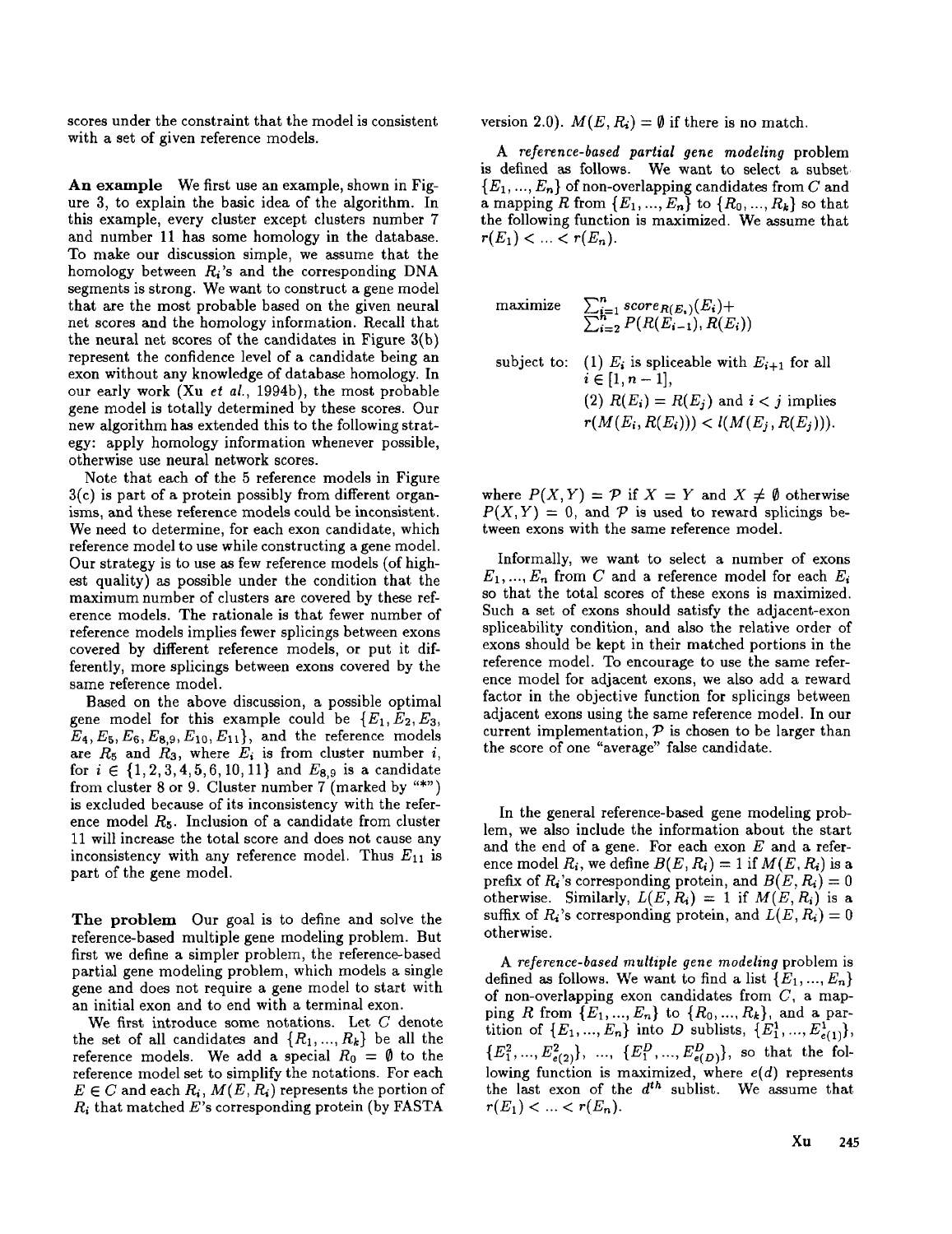

Figure 3: A schematic of a candidate cluster and database homology. The X-axis represents the sequence axis. (a) and (b) represent a set of clusters. Each hollow rectangle in (b) represents an exon candidate. The width a rectangle represents the size of the candidate and the height represents the "probability" it being a true exon, scored by the neural net. The symbols in (a) indicate the eleven clusters these candidates form. Each  $R_i$  in (c) represents a continuous gene segment or reference model. A short line of each *Ri* represents the matched portion with the corresponding DNA segment, and the broken gaps are only used to indicate the reference model matches a number of DNA segments. There are five reference models in this example.

maximize 
$$
\sum_{g=1}^{D} (\sum_{i=1}^{e(g)} score_{R(E_i^g)}(E_i^g) + \sum_{i=2}^{e(g)} P(R(E_{i-1}^g), R(E_i^g)) + P_f(E_1^g) + P_f(E_{e(g)}^g))
$$

subject to: for all  $g \in [1, D]$ ,  $(1)$   $l(E_{e(g+1)}^{1}) - r(E_{e(g)}^{g}) > \mathcal{L}$ , for  $q < D$ . (2)  $L(E_{e(q)}^g, R(E_{e(q)}^g))=1$ , or  $B(E_1^{g+1}, R(E_1^{g+1})) = 1$ , for  $g < D$ , (3)  $B(E_p^g, R(E_p^g)) = 1$  implies  $p = 1$ , and  $L(E_q^g, R(E_q^g)) = 1$  implies  $q = e(g)$ , (4)  $E_i^g$  is spliceable with  $E_{i+1}^g$  for all  $i \in [1, e(g) - 1],$ (5)  $R(E_i^g) = R(E_j^g)$  and  $i < j$  imply  $r(M(E_i^g, R(E_i^g))) < l(M(E_i^g, R(E_i^g))).$ 

where penalty factor  $\mathcal{P}_f(E)$  is a fixed negative value if  $E$  is not an initial exon otherwise it is zero, similarly  $\mathcal{P}_t(E)$  is a fixed negative value if E is not a terminal exon, otherwise it is zero, and  $\mathcal L$  is the minimum distance between two genes ( $\mathcal{L} = 1000$  in our current implementation). Note that  $D$  is not a predetermined value, but a part of the optimal solution. In the following, we say  $\{E_1, ..., E_n\}$  form a *gene model* under

mapping  $R$  and the partition given above if conditions  $(1) - (5)$  hold.

The main difference between the general gene modeling problem and the partial gene modeling problem is the treatment of the start and the end of a gene. By utilizing the information about the start/end of a gene from the database search, we are able to deal with multiple genes in a DNA sequence. By requiring conditions  $(2)$  and  $(3)$ , a list of exons will be divided into two genes if and only if there is a start or end of a gene based on the database search information. To model a complete gene, we penalize gene models missing the translation start in its first exon or the translation stop in its last exon by using the two penalty factors  $\mathcal{P}_f$  and  $\mathcal{P}_{t}$ .

The algorithm We now present a dynamic programming algorithm to solve the reference-based multiple gene modeling problem defined above. The partial gene modeling problem can be solved as a special case.

The input to the algorithm is a set of exon candidates sorted in the increasing order of their right boundaries. The algorithm scans through the exon candidates from left to right and constructs optimal solutions for the subset containing all candidates from the first to the current one, based on optimal solutions for previous subsets. We call these solutions the optimal solutions for *this* candidate. For each candi-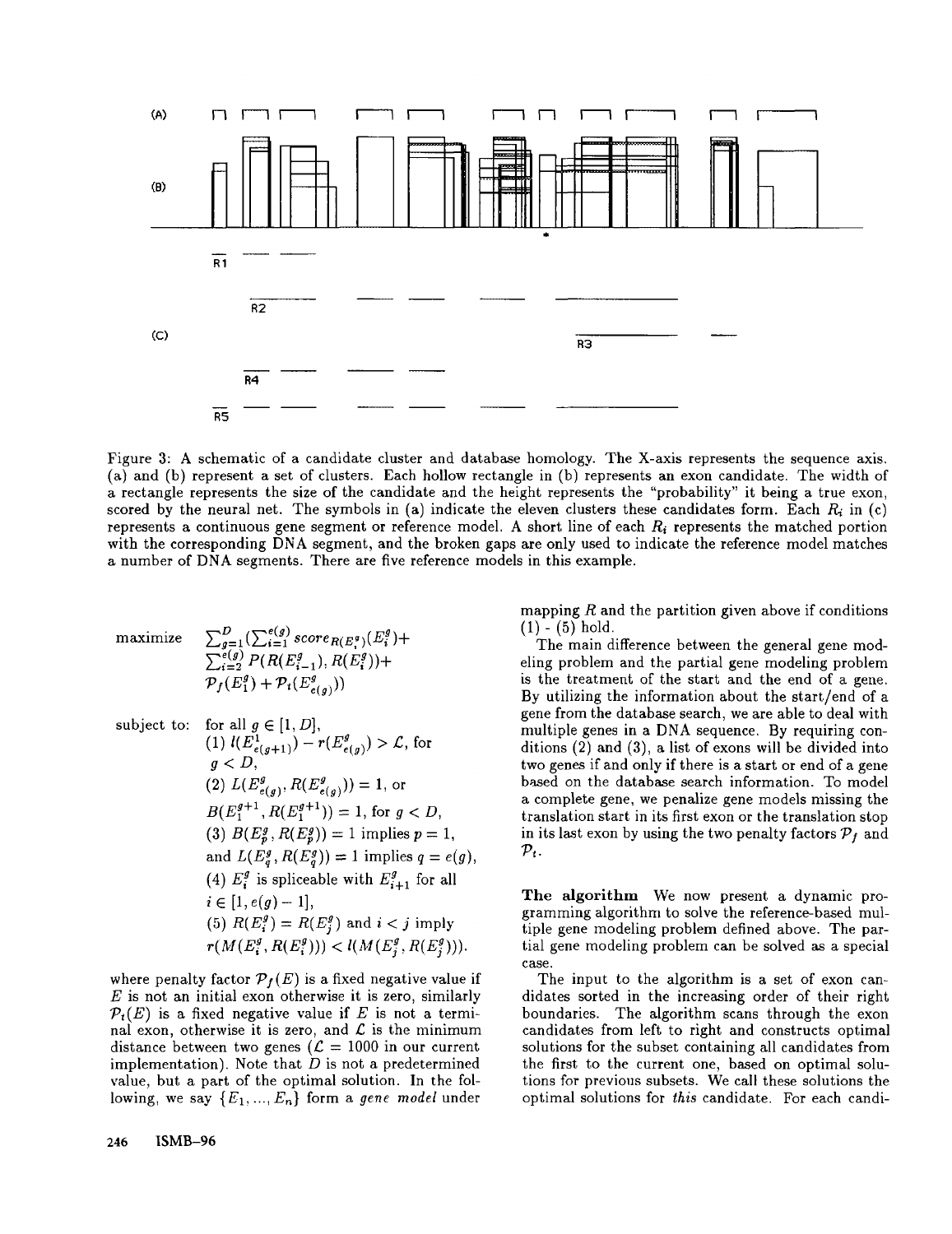date, at most  $k + 1$  optimal solutions are constructed, i.e., at most one for each of the  $k + 1$  reference models  $\{R_0, R_1, ..., R_k\}$ . To construct an optimal solution for the candidate and a reference model, the algorithm tries to splice this candidate with all the previous candidates, and to find the one giving the highest total score with respect to the reference model.  $\mathcal{P}$  is rewarded to each splicing between candidates using the same reference model. Conditions (1)- (5) are checked while trying to splice two candidates. The algorithm stops when all candidates are processed. The model having the highest total score is output as the solution. As we give more details in the following, it can be seen that this output corresponds to the solution to the reference-based multiple gene modeling problem.

Let  $\{E_1, ..., E_{\|C\|}\}$  be the set of given exon candidates sorted in the increasing order of  $r(E_i)$ 's. We use  $model(E_i, R_i)$  to denote the value of the objective function of the optimal gene model, for the subset  ${E_1, ..., E_i}$ , that ends with  $E_i$  using reference model *Rj.* By definition,

$$
\max_{i \in [1,n], j \in [0,k]} model(E_i, R_j)
$$

corresponds to the solution of the reference-based multiple gene modeling problem.

To calculate  $model(E_i, R_j)$ , the following recurrences can be proved using inductive proofs, which we omit here. To simplify the recurrences, we introduce another quantity  $model_0(E_i, R_i)$ , which is defined the same as  $model(E_i, R_i)$  except that the  $P_i()$  term (in the objective function) is ignored for the last sublist in the partition of  $\{E_1, ..., E_i\}$ .

There are two cases we need to consider in calculating both  $model(E_i, R_i)$  and  $model_0(E_i, R_i)$ .

*Case # 1:* When  $E_i$  is the first exon of a gene,

model(E<sub>i</sub>, R<sub>j</sub>) = max<sub>p \in [1, i-1], q \in [0, k]  
\n{model(E<sub>i</sub>, R<sub>j</sub>), model(E<sub>p</sub>, R<sub>q</sub>) + score<sub>R<sub>j</sub></sub>(E<sub>i</sub>) +  
\n
$$
\mathcal{P}_f(E_i) + \mathcal{P}_t(E_i), \text{when (1) } L(E_p, R_q) = 1 \text{ or }
$$
\n
$$
B(E_i, R_j) = 1, (2) l(E_i) - r(E_p) > \mathcal{L}.
$$</sub>

and

$$
model_0(E_i, R_j) = \max_{p \in [1, i-1], q \in [0, k]} \{model_0(E_i, R_j), model(E_p, R_q) + score_{R_j}(E_i) + \mathcal{P}_f(E_i), when (1) L(E_p, R_q) = 1 \text{ or } B(E_i, R_j) = 1, (2) l(E_i) - r(E_p) > \mathcal{L}.
$$

*Case # 2:* When  $E_i$  is not the first exon of a gene,

model(E<sub>i</sub>, R<sub>j</sub>) = max<sub>p</sub> 
$$
\epsilon
$$
[1, i-1],  $q\epsilon$ [0, k]  
\n{model(E<sub>i</sub>, R<sub>j</sub>), model<sub>0</sub>(E<sub>p</sub>, R<sub>q</sub>) + score<sub>R<sub>j</sub></sub>(E<sub>i</sub>) +  
\nP(R<sub>q</sub>, R<sub>j</sub>) + P<sub>t</sub>(E<sub>i</sub>), when (1) E<sub>p</sub> is spliceable to  
\nE<sub>i</sub>, (2) L(E<sub>p</sub>, R<sub>q</sub>) = 0 and B(E<sub>i</sub>, R<sub>j</sub>) = 0, (3)  
\nr(M(E<sub>p</sub>, R<sub>q</sub>)) < l(M(E<sub>i</sub>, R<sub>j</sub>)) if R<sub>q</sub> = R<sub>j</sub>.

*modelo( Ei , Rj ) : maxpe[.1,i\_ ll,qe[O,k ] {modelo( Ei, Rj ), modelo( Ep, nq) + scoreR,* (Ei)+ *P( Rq, Rj ), when* (1) Ep is spliceable to Ei, (2) *L(Ep,* Rq) = 0 and *B(Ei,* Rj) = 0, (3) *r(M(Ep, Rq)) < l(M(Ei,* if Rq : R i. }

In the general case,  $model(E_i, R_j)$  equals the highest value of the two cases. The same is true for  $model_0(E_i, R_i)$ . The initial values of  $model(E_i, R_i)$ and  $model_0(E_i, R_i)$  are defined as follows.

$$
model(E_i, R_j) = score_{R_j}(E_i) + P_f(E_i) + P_t(E_i),
$$
  

$$
model_0(E_i, R_j) = score_{R_j}(E_i) + P_f(E_i).
$$

Using these recurrences,  $model(E_i, R_i)$  can be calculated in the increasing order of i for all  $i \in [0, k]$ . It is easy to see that these quantities can be calculated in  $O(||C||^2k^2)$  time and  $O(||C||k)$  space. To recover the set of candidates that achieves  $\max_{i,j} model(E_i, R_j)$ some simple bookkeeping needs to be done, which can be accomplished in  $O(||C||^2k^2)$  time and  $O(||C||k)$ space. We omit further details.

Figure 4 shows an example of reference-based gene modeling. An interesting thing is that the best reference models for the first two exon clusters are not Human but Mouse proteins while the best reference models for all the other clusters are Human proteins. Database search results show that the matches with Mouse proteins are 100% but only 96.6% with Human proteins for both clusters.

#### Results and Discussions

We have presented a framework for using homology information to guide gene structure predictions. The framework uses exons predicted by content-statistics based methods as basic building blocks and database homology information as references in constructing gene models. The mathematical model we used for the gene modeling problem rewards any application of homology information in the gene modeling process as an attempt to maximally use the known homology. Minimal "inconsistency" between predicted gene structures and database homology is the basic rule used in this gene modeling framework.

Preliminary tests have been done to test the effectiveness of applying homology information in gene modelings. Based on the test results on 59 genes, we conclude that (1) homology information has helped improve the prediction accuracy of exon boundaries in the (single) exon re-evaluation step, (2) homologs responding to a series of exons has helped greatly in eliminating false exons, and also has further helped improve the exon boundary predictions, and (3) the availability of information about the start/end of a protein makes it feasible to do multiple gene modeling.

The following table lists the test result on 59 single genes. While conducting these tests, the gene tested

and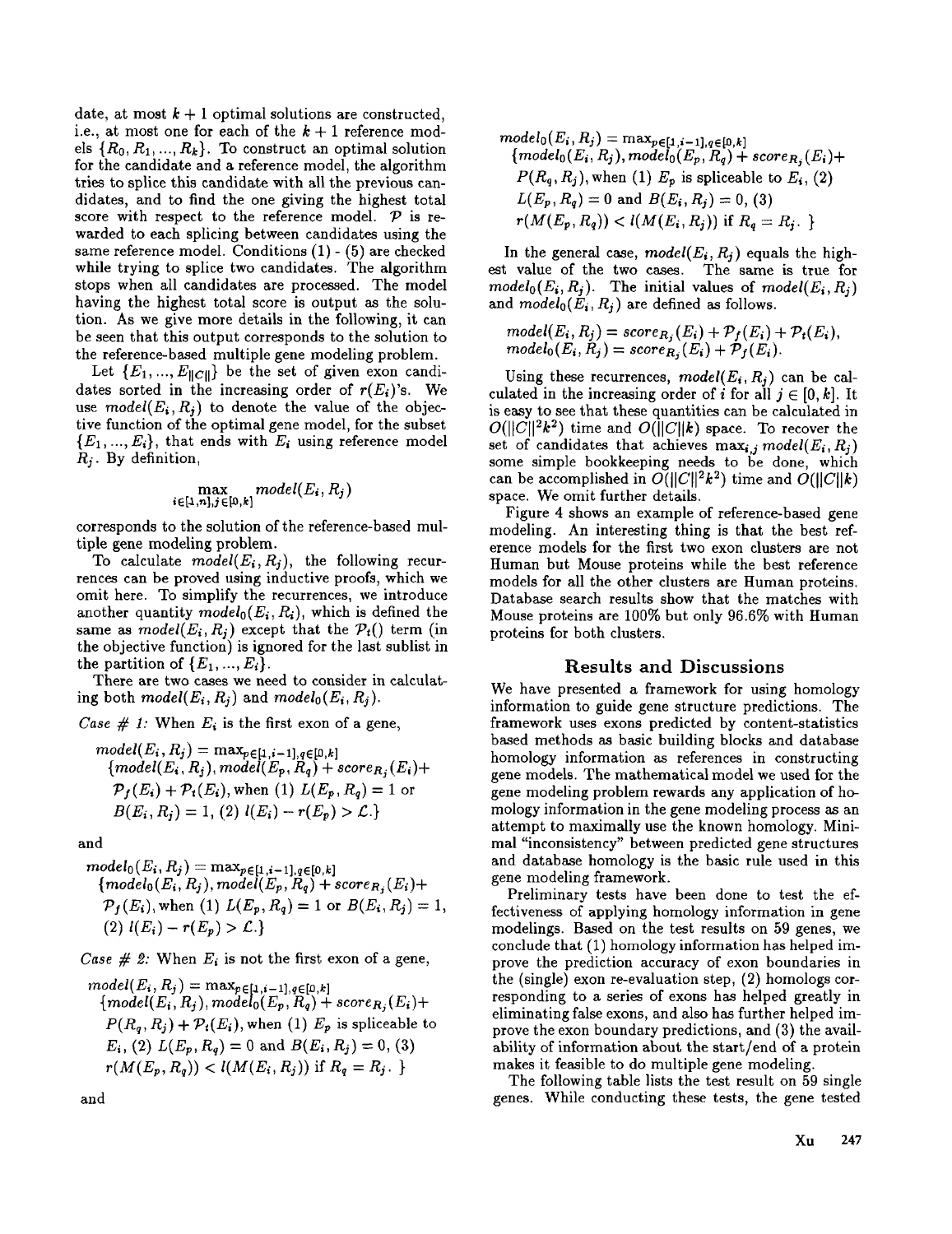

Figure 4: Reference-based gene modeling. The X-axis represents the sequence axis. (a) Each solid bar represents an exon. (b) The predicted exons and gene structures. The lines between solid bars represent splicings between exons of the same gene. (c) The neural net predictions of exon candidates. The Y-axis represents the axis of exon scores. (d) The re-scored exon candidates using homology information. The lines in the bottom indicate the reference models used in gene segment construction. The sequence is HUMIFNRF1A.

on is removed from the database. The first column in the table gives the sequence name and the number of exons in this sequence. The Exons columns give the prediction performance in terms of number of exons that are "correctly" and falsely predicted; We list the number of missing exons and false exons if there is any (a blank means no missing and false exons). Similarly the Edges columns give the number of exon boundaries that are incorrectly predicted.

From Table I, we can see that the reference-based gene modeling program has improved the performance of the GRAIL gene prediction system. This program has reduced the number of false exons, missing exons and off-edges from 22 to 3, from 27 to 19, and from 57 to 17, respectively. There are a few cases where the GRAIL gene prediction subsystem misses more exons than the reference-based gene modeling program does. The reason for this is that these missed exons are predicted by the GRAIL exon prediction program but not included in the gene models due to the incorrect exon boundary predictions and the enforcement of spliceability condition. The exon re-evaluation program corrected these exon boundary predictions based on the database search results, and hence these cxons are included in the reference-based gene modeling.

Tests are also done on a number of multiple gene se-

quences. Figure 5 shows one example of multiple gene modeling on a DNA sequence artificially formed by appending three sequences HUMCYPIIE, HUMRASH, HUMACTGA.

While we are planning to conduct more extensive tests on the algorithm, the preliminary test results have pointed to possible directions for further improvement on the algorithm. We mention a few here. While our current reference-based gene modeling framework allows effectively removing falsely predicted exons and correcting exon boundary predictions, it does not support mechanism to generate exons missed by the neural network exon predictor. Some work is currently under way to develop effective methods to generate those missed exons based on the information provided by database search. We are also working on schemes to include even more biological constraints in the multiple gene modeling process, for example, indications of promoters, CpG islands, PolyA sites, etc.

In conclusion, we have generalized our previous algorithm for single gene model constructions and developed a reference-based multiple gene modeling framework. This framework attempts to maximally use the available homology information from existing databases in constructing gene models. By combining content-statistics based pattern recognition methods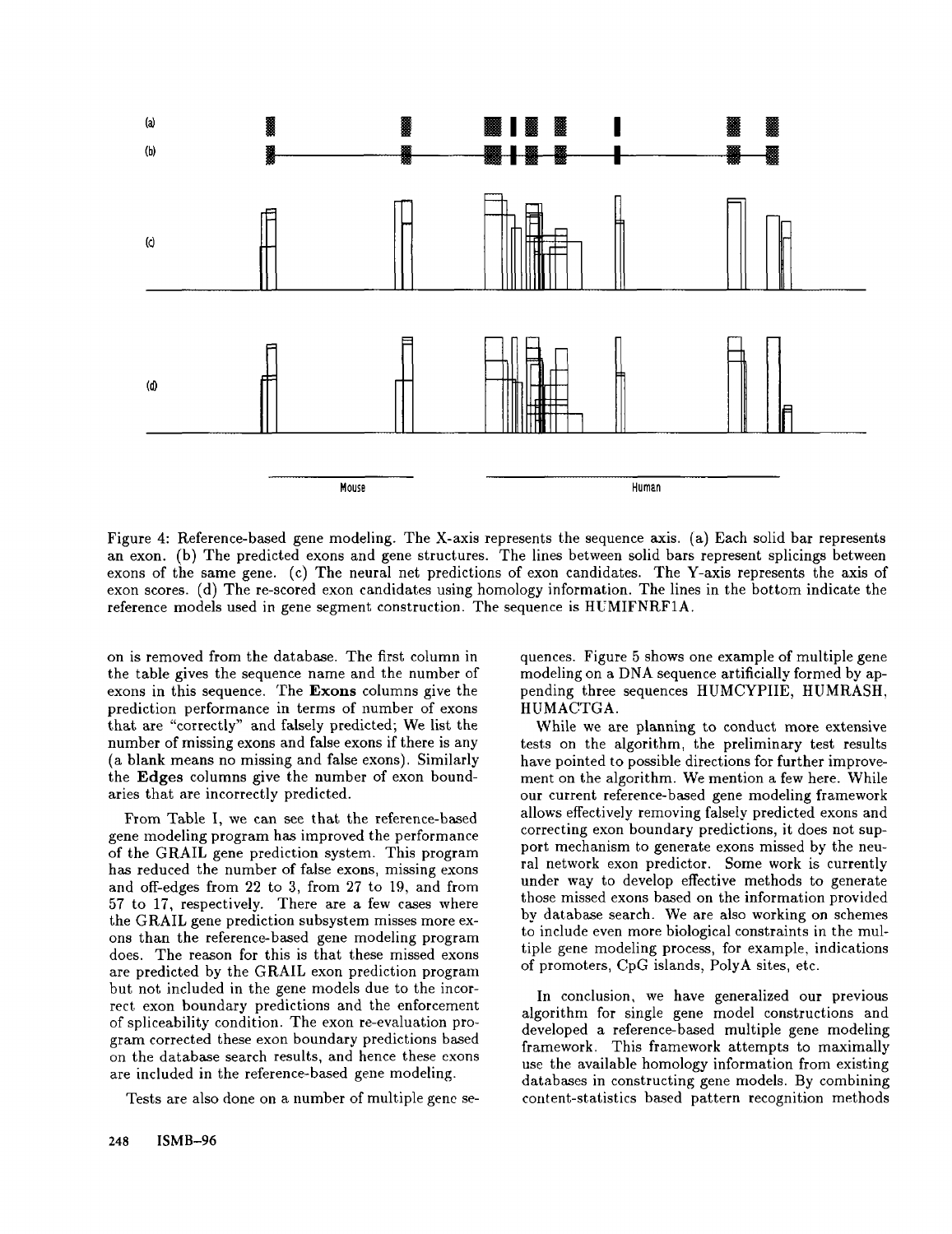

Figure 5: Multiple gene modeling. The X-axis represents the sequence axis. The DNA sequence is artificially formed by appending HUMCYPIIE, HUMRASH and HUMACTGA. (a) Each solid bar represents an actual exon. Exons  $\#$  1 through  $\#$  9 are the exons of HUMCYPIIE, exons  $\#$  10 to  $\#$  13 are the exons of HUMRASH, and exons # 14 to # 18 are the exons of HUMACTGA. (b) The predicted exons and gene structures by the reference-based gene modeling program. The lines between solid bars represent splicings between exons of the same gene. (c) The neural net predictions of exon candidates. The Y-axis represents the axis of exon scores. (d) The re-scored exon candidates using homology information.

and homology information, this reference-based gene prediction program should provide molecular biologists a more powerful and convenient tool in gene identification.

## Acknowledgements

This research was supported by the United States Department of Energy, under contract DE-AC05- 84OR21400 with Lockheed Martin Energy Systems, Inc.

# **References**

M. Borodovsky, Yu. Sprizhitskii, E. Golovanov and A. Aleksandov, "Statistical Patterns in the Primary Structures of Functional Regions in E. Coli.", *Molekulyainaya Biologiya,* Vol. 20, pp. 1390- 1398, 1986.

M. Burset and R. Guigo, "Evaluation of Gene Structure Prediction Programs", *Preprint,* 1996.

J. M. Claverie, I. Sauvaget and L. Bougueleret, "ktuple Frequency Analysis: From Intron/Exon Discrimination to T-cell Epitope Mapping", *Methods in Enzymology,* Vol. 183, pp. 237- 252, 1990.

S. Dong and D. B. Searls, "Gene Structure Prediction by Linguistic Methods", *Gcnomics,* Vol. 23, pp. 540 - 551, 1994.

C. A. Fields and C. A. Soderlund, "GM: A Practical Tool for Automating DNA Sequence Analysis", *Comput. Appl. Biol. Sci.,* Vol. 6, pp. 263 - 270.

M. S. Gelfand, "Computer prediction of Exon-Intron Structure of Mammalian pre-mRNAs", *Nucleic Acids Res.,* Vol. 18, pp. 5865- 5869, 1990.

R. Guigo, S. Knudsen, N. Drake and T. Smith, "Prediction of Gene Structure", *J. Mol. Biol.,* Vol. 226, pp. 141 - 157, 1992.

G. B. Hutchinson and M. R. Hayden, "The prediction of Exons Through an Analysis of Spliceable Open Reading Frames", *Nucleic Acids Rcs.,* Vol. 20, pp. 3453- 3462, 1992.

A. Krogh, I. S. Mian, and D. Haussler, "A Hidden Markov Model That Finds Genes in *E. Coil* DNA", *Preprint,* 1994.

V. R. Pearson and D. J. Lipman, "Improved Tools for Biological Sequence Comparison", *Proc. Natl. Acad. Sci. USA,* Vol. 85, pp. 2444 - 2448, 1988.

E. E. Snyder and G. D. Stormo, "Identification of Coding Regions in Genomic DNA Sequences: An Application of Dynamic Programming and Neural Networks", *Nucleic Acids Res.,* Vol. 21, pp. 607 - 613, 1993.

E. E. Snyder and G. D. Stormo, "Identification of Protein Coding Regions in Genomic DNA", *J. Mol. Biol.,* Vol. 248, pp. 1 - 18, 1995.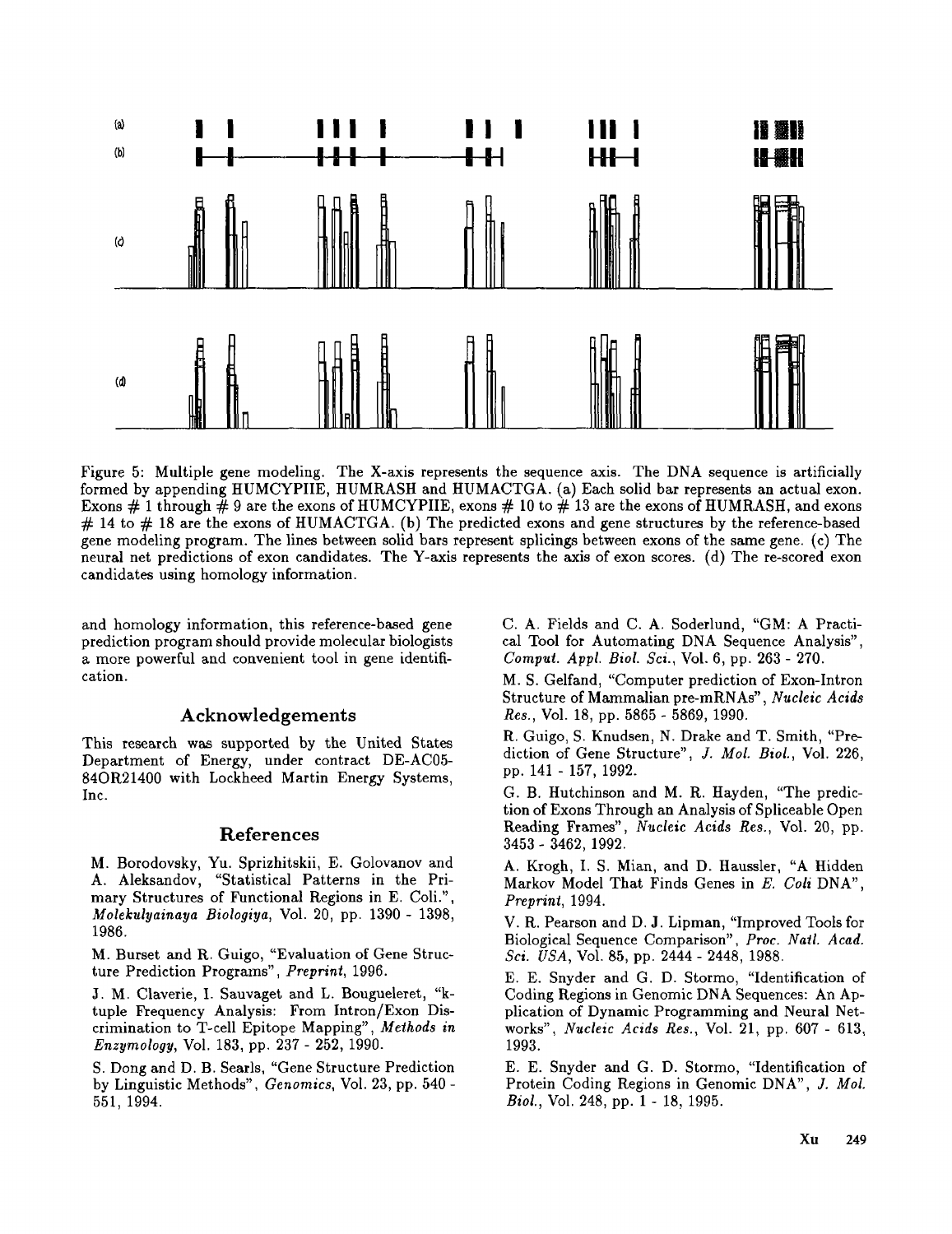E. C. Uberbacher and R. J. Mural, "Locating Proteincoding Regions in Human DNA Sequences by a Multiple Sensors-neural Network Approach", *Proc. Nail. Acad. Sci. USA,* Vol. 88, pp. 11261 - 11265, 1991.

E. C. Uberbacher, Y. Xu and R. J. Mural, "Discovering and Understanding Genes in Human DNA Sequence using GRAIL", *Methods in Enzymology,* in press, 1996.

Y. Xu, J. R. Einstein, R. d. Mural, M. Shah and E. C. Uberbacher, "An Improved System for Exon Recognition and Gene Modeling in Human DNA Sequences", *Proceedings of the Second International Conference on Intelligent Systems for Molecular Biology,* Altman, Brutlag, Karp, Lathrop and Searls, Eds., pp. 376 - 384, 1994a.

Y. Xu, R. Mural and E. C. Uberbacher, "Constructing Gene Models from a Set of Accurately-predicted Exons: An Application of Dynamic Programming", *Computer Applications in the Biosciences,* Vol. 10, pp. 613- 623, 1994b.

# Table I: Test results

|                                 | GRAIL                          |                            | <b>GRAIL</b>        |                               |  |
|---------------------------------|--------------------------------|----------------------------|---------------------|-------------------------------|--|
|                                 | Exons                          |                            | with db search      |                               |  |
| Sequence<br><b>HUMALIFA (3)</b> |                                | Edges<br>1 र्ज             | <b>Exons</b>        | Edges                         |  |
|                                 | 1 false                        |                            |                     |                               |  |
| HUMALPHA (11)                   |                                | $1$ off                    |                     |                               |  |
| HUMAPOE4 (3)                    | $1$ miss                       | $1$ off                    | $1 \overline{miss}$ |                               |  |
| HUMAPRTA (5)                    |                                | $\overline{2}$ off         |                     |                               |  |
| HUMATPGG (22)                   | $1 \overline{miss}$            | $\overline{1 \text{ off}}$ | $1$ miss            |                               |  |
| HUMATPSYB (10)                  |                                | $\overline{1 \text{ off}}$ |                     |                               |  |
| HUMBMYH7 (38)                   | $3 \overline{miss}$<br>1 false | $2$ off                    | $\overline{3}$ miss | $2$ off                       |  |
| HUMCACY (2)                     | 1 miss                         |                            |                     |                               |  |
| HUMCAPG (5)                     |                                | $1$ off                    |                     |                               |  |
| HUMCYPIIE (9)                   | 1 miss<br>1 false              | $\overline{1 \text{ off}}$ | $\overline{1}$ miss |                               |  |
| HUMEDHB17 (6)                   |                                |                            |                     |                               |  |
| HUMEFIA (7)                     |                                |                            |                     |                               |  |
| HUMFESFP (18)                   | $\overline{1}$ miss            | $\overline{1}$ off         |                     | $1^{\overline{\mathrm{off}}}$ |  |
| HUMGLUT4B (11)                  |                                |                            |                     |                               |  |
| HUMGOS24 (4)                    |                                |                            |                     |                               |  |
| HUMHAP <sup>(4)</sup>           |                                |                            |                     |                               |  |
| HUMHOX4A (2)                    |                                | $1$ off                    |                     |                               |  |
| HUMHSD3BA (3)                   |                                |                            |                     |                               |  |
| HUMHSKPQZ7 (6)                  |                                |                            |                     |                               |  |
| HUMHSP90B (11)                  |                                |                            |                     |                               |  |
| HUMIBP3(4)                      | 1 false                        | $\overline{2}$ off         |                     |                               |  |
| HUMIFNRF1A (9)                  |                                | $2\overline{~}$ off        |                     |                               |  |
| HUMILIB(6)                      |                                |                            |                     |                               |  |
| HUMIL2(4)                       |                                |                            |                     |                               |  |
| HUMIL4A (4)                     | 1 false                        | $\overline{1}$ off         |                     |                               |  |
| HUMIL5 (4)                      | $1$ miss                       |                            | $\overline{1}$ miss |                               |  |
| HUMKER18 (7)                    | $\overline{1}$ miss            | $\overline{2 \text{ off}}$ |                     | $1$ off                       |  |
| HUMMETIII (3)                   | $\overline{1}$ miss            |                            | 1 miss              |                               |  |
| HUMMHB27D(7)                    |                                | $\overline{1}$ off         |                     |                               |  |